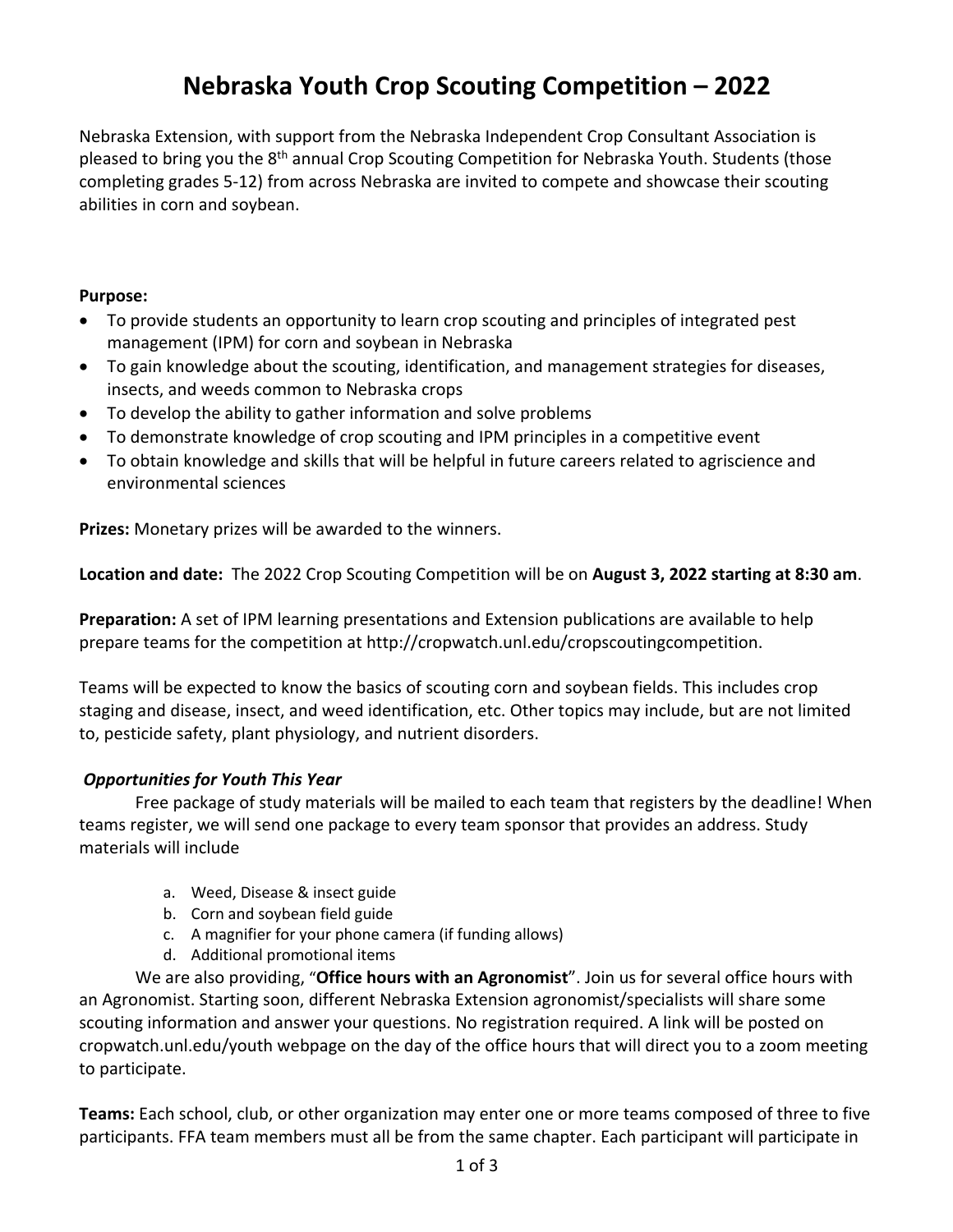all phases of the event. Each team is responsible to provide whatever they will need to conduct field scouting. No scouting tools or supplies will be provided, but teams are welcome to bring the materials they will need to scout a field (i.e., tape measure, pest/disease ID guides).

**Registration:** Teams must register by July 15. To register, please fill out the form at the end of this document and follow the instructions found there.

**Adult volunteer team supervisors:** Each team of students will need to be accompanied by an adult team leader. Adults are NOT allowed to provide team members input during the competition.

**Schedule:** Registration and set-up begins at 8:15am and the contest will end by 2:00 pm or shortly thereafter. This schedule is approximate and is subject to change, as it is based upon registration numbers. A detailed agenda will be sent to registered teams before the contest.

### **Activities:**

### **General Knowledge Test** -

- Test questions will be as done as a group utilizing an online game platform. **Crop Scouting Field Exercises** –
- Teams will conduct field-scouting exercises for both corn and soybeans.
- 8-10 stations with 15 minutes allotted for each station

**Publicity/Image/Voice Permission:** The Crop Scouting Competition for Nebraska Youth (CSCNY) and its sponsors take photographs or video recordings during the competition. During this program, a photograph or video recording may be taken of children and team leaders. *Team leaders are requested to relay this information to the parents of competition participants and to participants themselves.*

Unless you request otherwise, your registration will be considered permission for University Of Nebraska - Lincoln and the CSCNY and its sponsors to photograph, film, audio/video tape, record and/or televise the image/voice of children and team leaders for use in any publications or promotional materials, in any medium now known or developed in the future without any restrictions. If you object to UNL or the CSCNY and its sponsors using your child's/team leaders image or voice in this manner, please notify the CSCNY, in writing, at the time of your registration or before the CSCNY. Mailing address: Brandy VanDeWalle, NE Extension, 1340 G Street, Geneva, NE 68361.

**Sponsors:** We would like to thank our sponsor for their generous contribution of funds or materials to the Scouting Competition: **Nebraska Independent Crop Consultant Association and Ward Laboratories.**

**For further questions, please contact Brandy VanDeWalle at** brandy.vandewalle@unl.edu.